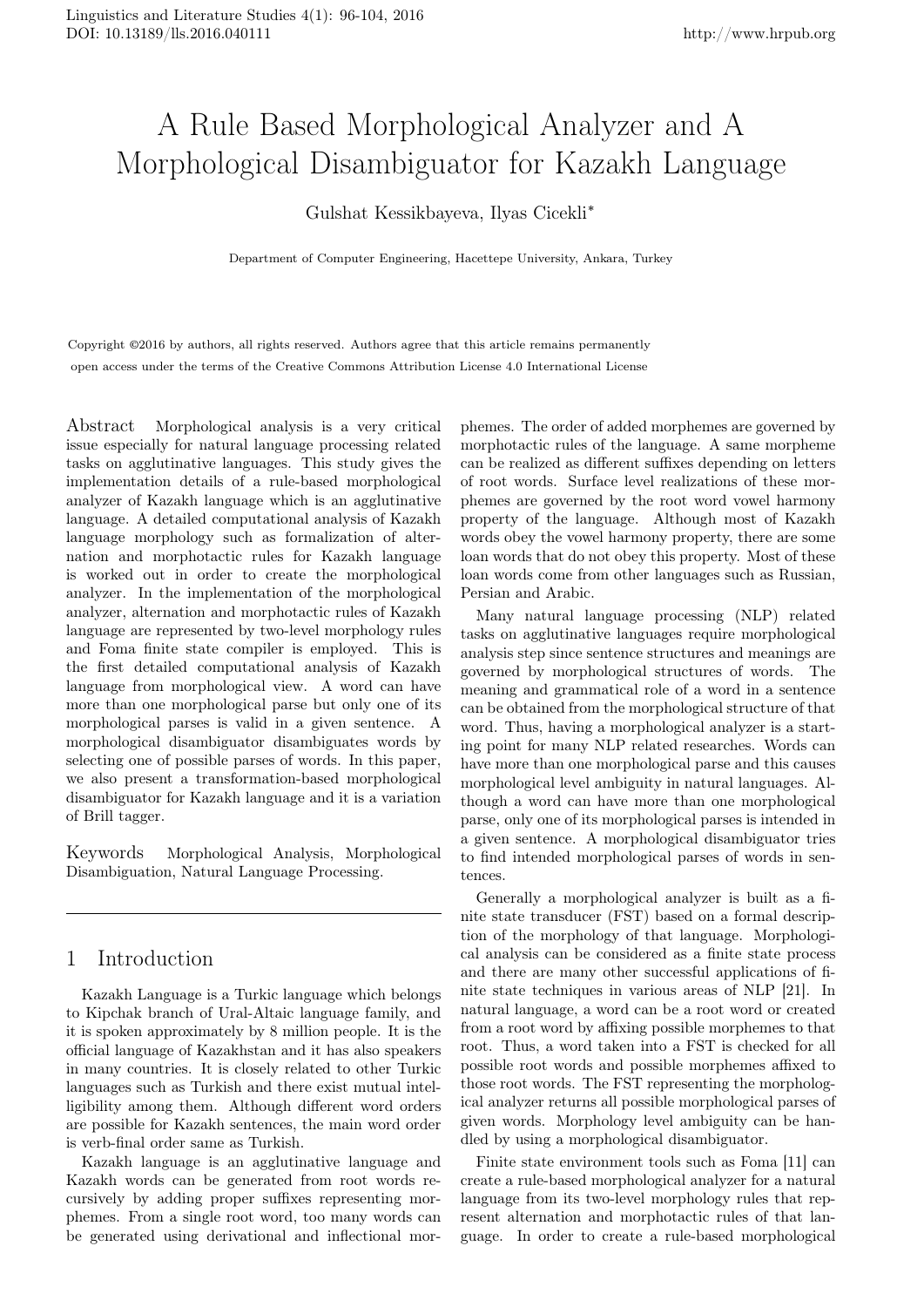analyzer for a language, two sets of two-level morphology rules should be created which describe the morphology of that language. The first set is the set of orthographic rules describing spelling and alternation rules of that language. The second set is the set of morphotactic rules that describe the order of morphemes in words. We created orthographic and morphotactic rules for Kazakh language and created a rule-based Kazakh morphological analyzer from these rules using Foma finite state environment tools.

This paper gives a deep analysis of Kazakh language morphology by creating a rule-based morphological processor for Kazakh language. The finite state transducer representing this morphological processor is created from the developed two-level morphology rules. The morphological processor can work in both direction such that it can analyze the surface level representation of a given word in order to find its possible lexical level representations and it can generate its surface level of the given word from its lexical level representation. The surface level representation of a word is its normal usage in the language and the lexical level representation indicates morphemes of that word. Two-level morphology is a way of handling morphological structures by executing parallel rules [3].

In order to produce a morphological analyzer, there are also some statistical based or data driven approaches which do not require deep language analysis and they are treated as lightweight morphological analyzers. A deep analysis of the morphology of the language is essential for further less error prone works. Due to its agglutinative property of Kazakh language where every affix converts a given word to a different form, a word can have many different morphological parses. Even a word can have different parses with a same part of speech. On the other hand, a lightweight analysis of the language has to deal with more errors in next stage. For this reason, we preferred the creation of a rule-based morphological analyzer for Kazakh language with a deep analysis of its morphology.

Since words can have many morphological parses, this causes ambiguity problem at morphology level. Although a word can have different parses, only one of its parses is intended for a given sentence. We also developed a morphological disambiguator for Kazakh language in order to select intended parses of words. The developed disambiguator is transformation-based rule morphological disambiguator and it is a variation of Brill tagger [5].

The paper is organized as follows. In Section 2, an overview of related work is given. Section 3 gives a brief overview of the Kazakh writing system and script and detailed information about vowel and consonant harmony rules. Then, the inflectional system for nouns is presented and morphotactic rules of nominal roots, pronouns, adjectives, adverbs and numerals are explained in Section 4. After that the detailed analysis of verbs and verb tenses are introduced in Section 5. The morphological disambiguation system which has been worked out for Kazakh is described in Section 6 ; evaluation results and their analysis are discussed in Section 7. Finally, conclusions and future work are presented in Section 8.

## 2 Related Work

There are many works performed on working out morphologies of natural language. These works can be classified as rule based, statistical or data driven methods and hybrid methods. Rule based morphological analyzers with FSTs for many languages including Finnish, Swedish, Russian, English, Swahili and Arabic have been developed [16]. Moreover, many studies and researches have been done upon on morphological analysis of Turkic Languages. The morphological analysis of Turkish is performed by a Turkish morphological processor developed earlier [13] which uses morphology rules defined by Oflazer [23]. Affix types and grammatical names in Kazakh morphological processor worked out in this paper are also defined similarly to Turkish morphological processor [23, 13]. There is a rule-based morphology analysis of Crimean Tatar developed for translation system which involves Turkish to Crimean Tatar in 2001 by Altintas and Cicekli [2]. Moreover, there is a morphological analyzer of Turkmen language worked out by Tantug [29]. In addition a rule-based morphological analysis of Uygur was developed by Orhun [26]. Also, a freely available Morphological Analyzer for Turkish is proposed by Cagri [6].

Especially for Kazakh language there is a considerable increase in NLP related research areas. Analysis of inflectional affix of Kazakh Language was studied within the work of Kazakh segmentation system [1]. A finite state approach for Kazakh nominals are presented by Kairakbay [14]. This paper studies rules of alternations specific for each case, rather than generalized form. It can bring to over loaded size of rules for all grammar. Washington et al. developed Finite-state morphological transducer for three Kypchak languages [33] including morphology for Kazakh language with limited stem size in lexicon. Also, Mahambetov et al. worked on Kazakh morphology with data-driven method by evaluating on the large data set with 97% accuracy while certain language-specific issues are not considered.

Our rule based morphological processor for Kazakh language differs from above works in that: First, it gives deep analysis of a language with inflectional and derivational morphemes. Also, it covers nearly all languagespecific issues. Finally, it does not require huge wordbased data sets of Kazakh language for morphological processor. The coverage of our morphological analyzer is substantial and its accuracy is 99%. It only does not cover some loan words, technical words and proper nouns.

Morphological disambiguators can be categorized as statistical, rule-based and hybrid systems. Statistical methods [7, 28] create probabilistic models from morphologically tagged texts and use these models to disambiguate words by selecting most probable morphological parses. There is a statistical morphological analysis for Turkish worked out using n-gram models for inflectional and final tags of words [10]. Rule-based morphological disambiguators [24, 25, 8] use hand-crafted rules to select correct parses of words or eliminate some of illegal parses of words. Disambiguation rules can be also learned from tagged texts using transformation-based learning approaches [5]. Hybrid systems [30] use both statistical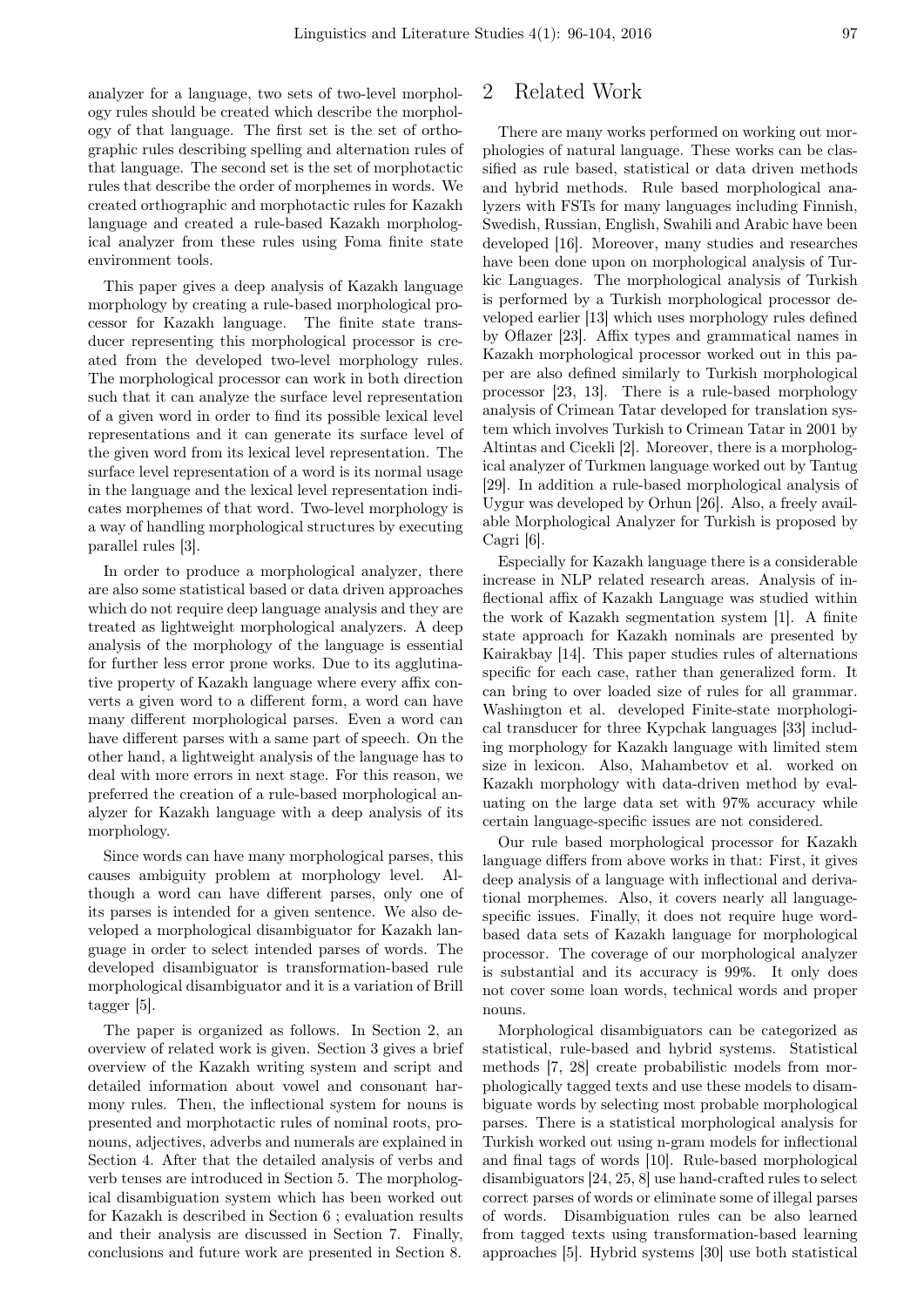knowledge and disambiguation rules in disambiguation process. Turkish morphological disambiguator developed [18] by Kutlu and Cicekli uses both transformationbased approach and rule-based approach. The morphological disambiguator for Kazakh language described in this paper use transformation-based approach and it is a variation of Brill tagger [5].

## 3 Vowel and Consonant Harmony

Kazakh is officially written in Cyrillic alphabet. In its history, it is represented by Arabic, Latin and Cyrillic letters. Nowadays switching back to Latin alphabet in 20 years is planned by Kazakh government [27]. In this paper, the current Cyril version is used for convenience.

Two main issues of language such as morphotactics and alternations can be dealt with finite-state tools. In our morphological analyzer, morphotactic rules are represented by encoding a finite-state network and a finitestate transducer for alternations is constructed using Foma finite-state tools [11]. Then, the formed network and the transducer are composed into a single final network which cover all morphological aspects of the language such as morphemes, derivations, inflections, alternations and geminations [4].

Vowel harmony of Kazakh language obeys the following rule: vowels in each syllable should match according to being front or back vowel. It is called synharmonism and it is basic linguistic structure of nearly all Turkic languages [9]. For example, the word қала-лар-дың ("of cities") has the stem қа-ла ("city") whose two syllables contain back vowels and all added suffixes should contain back vowels according to the vowel harmony rule. Both of its suffixes –лар and –дың contain back vowels. Here, –лар is an affix of plural form and –дың is an affix of genitive case. However, as stated before, there are a lot of loan words from Persian and generally they do not obey the vowel harmony rule. For example, мұға-лiм means "teacher", and its first two syllables have back vowels and its last syllable has a front vowel. Since suffixes to be added are defined according to the last syllable, the vowel of the last syllable should match with all other remaining morphemes. For example, the word мұғалiм-дер-дiң ("of teachers") whose last two syllables contain front vowels obeys the vowel harmony rule. On the other hand, there are morphemes with static front vowels which regardless from the type of the last syllable can be added to all words such as instrumental suffix –мен which contains a front vowel. In this case, all suffixes added after that suffix should also contain front vowels. Words in Kazakh language take suffixes with vowels а or ы if their last syllables contain back vowels, and in other cases they take suffixes containing vowels е or i.

The developed morphological analyzer provides mappings between lexical and surface level representations of Kazakh words. Although users only deal with lexical and surface level representations of the words, the morphological analyzer also uses intermediate representations of words. In order to construct a finite state transducer for alternation rules, some capital letters such as A, J, H, B, P, C, D, Q, K are defined at intermediate level and they are invisible by users. These representations are used for substitutions such as A is for а and е and J is for ы and i. So, if the suffix дA should be added to a word according to morphotactic rules, it means that actual suffixes да or де are considered in accordance with alternation rules. There are groups of letters that are defined according to their sounds and these groups are used in alternation rules [32].

Consonant harmony rules are varied according to last letters of words in morphotactic rules. As in Table 1, different patterns are presented in order to visualize the relation between common valid rules and generalize morphotactic rules. Consonants in Table 1 are divided into three groups such as sonorous, voiced and unvoiced consonants. Sonorous and voiced consonants are also grouped as Type 1 and Type 2. In Table 1, Type 2 unvoiced consonants and unvoiced consonants have same pattern and this means that similar suffixes are added after them. Thus, Table 1 defines five different patterns which affect suffix types to be added to words according to morphotactic rules.

Table 1. Groups of Kazakh letters according to their sound (GLS)

| Vame               | Type 1 | Type 2       |
|--------------------|--------|--------------|
| Sonorous Consonant |        | мнн          |
| Voiced Consonant   |        | $0B$ $F$ $F$ |
| Unvoiced Consonant |        | пфқктсшщхц   |
| Vowel              |        | аеэты өоүүи  |

Table 2. First Group of Similar Alternation Rules according to GLS

|               | GROUP 1 |     |               |             |  |  |  |
|---------------|---------|-----|---------------|-------------|--|--|--|
| Ablative Case |         |     | Locative case | Dative Case |  |  |  |
| лАн           |         | дΑ  |               | TА          |  |  |  |
| тАн           |         | тA  |               | TA          |  |  |  |
| нАн           |         | ндА |               | нΑ          |  |  |  |
|               |         |     |               |             |  |  |  |

Table 3. Second Group of Similar Alternation Rules according to GLS

| GROUP <sub>2</sub> |  |                 |  |  |               |  |
|--------------------|--|-----------------|--|--|---------------|--|
| Genitive Case      |  | Accusative case |  |  | Poss. Affix-2 |  |
| дJн                |  | ДJ              |  |  | лікі          |  |
| тЈн                |  | тJ              |  |  | тікі          |  |
| нЈн                |  | нJ              |  |  | нікі          |  |
|                    |  | н               |  |  |               |  |

All rules for suffixes depend on last letters of morphemes in morphotactic rules. Table 2 and Table 3 give some groupings that can be made in order to set some generalized rules overall. Patterns of last letters of morphemes in Table 2 and Table 3 are matched with groups of letters presented in Table 1. For example, locative case affix is –дA, if the last letter is vowel, sonorous consonant or voiced consonant of Type 1. It is  $-<sub>T</sub>A$ , if the last letter is unvoiced consonant or voiced consonant of Type 2. It is –ндA, if the last letter is ы or i, since a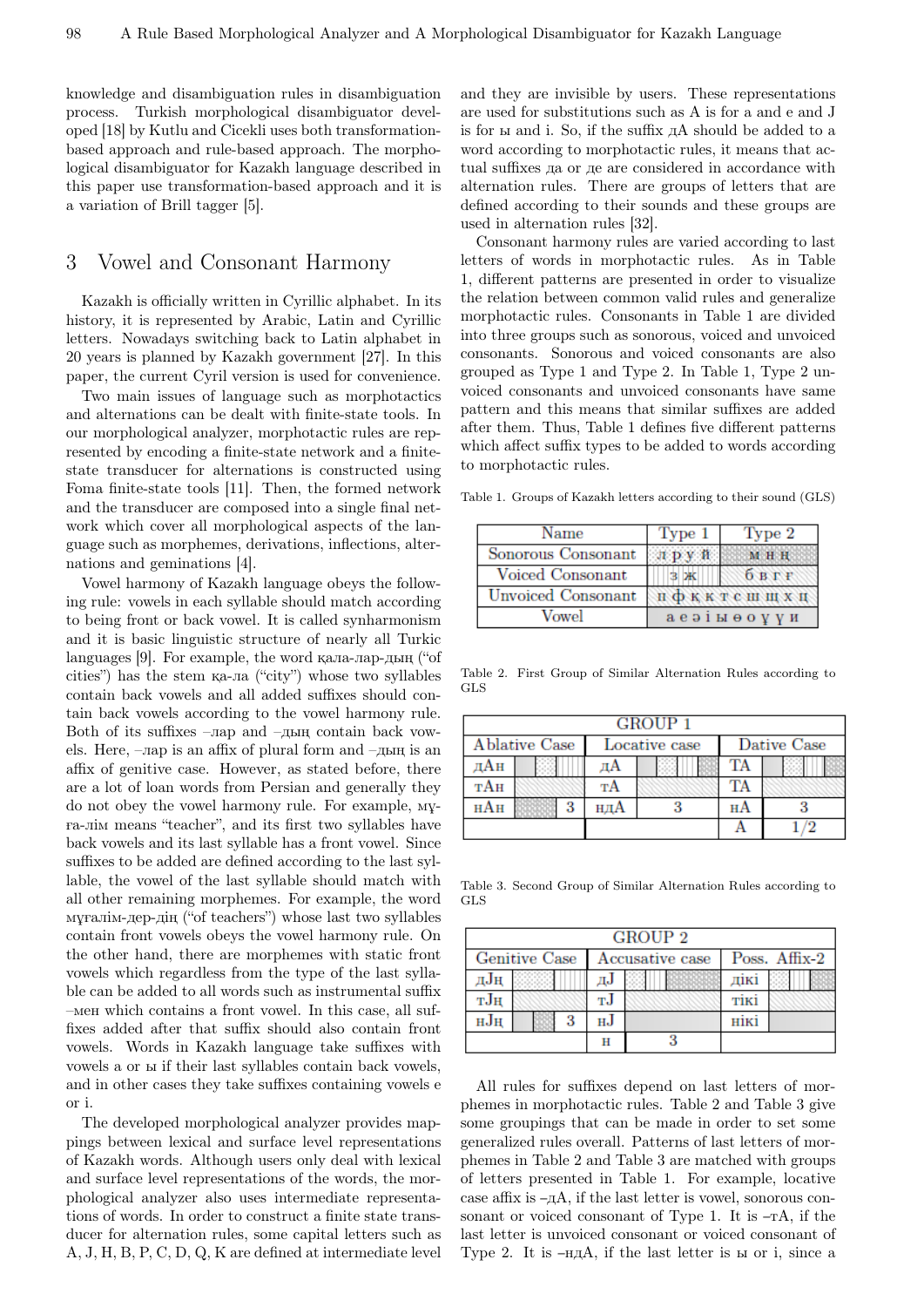word is at third personal possessive state. Here A is for а or е according to the last syllable of containing front or back vowel. So visually some cases have similar patterns and some are exactly the same [32]. Here boxes presented by numbers such as 1, 2 and 3 are for personal possessive agreements.

For example, word әке ("father") in ablative case with none possessive agreement will take suffix –ден, but in third person possessive agreement it takes suffix –нен. Thus әке+Noun+A3Sg+Pnon+Abl*→*әке–ден ("from father") and әке+Noun+A3Sg+P3Sg+Abl*→* әке–сi–нен ("from his father") mappings occur. This is different from words which end with vowels. For example, a word сiңлi means "little sister" and its ablative case is analyzed as сiңлi+Noun+A3Sg+Pnon+Abl*→*сiңлiден. According to those similarities there are generalized rules which are valid in many cases in grammar including verbs and derivations.

In Table 2, locative and dative suffix rules are nearly identical which can be observed visually. Also, accusative and possessive pronouns of Type 2 are the same. In dative case, if the last letter is a vowel and the last syllable contains a back vowel then T is replaced by ғ or г. Also, if the last letter is an unvoiced consonant and the last syllable contains a front vowel then T is for letters қ or к. Thus, the word бала ("child") becomes бала–ға ("to child") and the word әке ("father") will be әке–ге ("to father") in ablative case. The reader can observe that the last letter is a vowel, at the same time it is a front vowel in the last syllable and thus T*→*ғ mapping occurs. Also, the last letter of the word кiтап–қа ("to book") is an unvoiced consonant and its last syllable contains a back vowel, thus T*→*қ mapping occurs. The last letter of the word мектепке ("to school") is an unvoiced consonant and its last syllable contains a front vowel, thus T*→*к mapping occurs.

After detailed analysis of the language it can be seen that there are mainly common rules of alternations valid over all grammar. There are about 57 main alternation rules defined for all system together with generalized rules and 13 exception rules for each case separately. All these rules are implemented with Foma finite-state tools, and they are defined and composed in a Foma file [11]. For instance, some of most common alternation rules are given below and they are called by capital letters defined at intermediate level and they are not accessible at surface level. As mentioned before they are invisible by users. They are represented by surface level characters or they drop. In the following rules, 0 stands for empty string.

Rule H & Rule B: H is realized as 0 or J, B is realized as 0 or A.

$$
[H \rightarrow 0, B \rightarrow 0 || [Vowel]\% + [Cons]]
$$
  

$$
[H->J, B->A]
$$

If the last letter of the morpheme is a vowel and the first letter of the suffix is a consonant then H and B are realized as 0. Otherwise, they are realized as J and B, respectively. Some examples of Rule H and Rule B are as follows, and two of examples also uses Rule J and Rule A.

ана-Hм*→*ана-м, "my mother" iш-Hм*→*iш-Jм*→*iш-iм with Rule J, "my stomache"



Figure 1. The FSA model of inflectional changes of a noun.

еге-Bр*→*еге-р, "will sharpen" бар-Bр*→*бар-Aр*→*бар-ар with Rule A, "will go"

Rule J & Rule A: J is realized as ы or i and A is realized as й, а or е.

- $[A \rightarrow \nparallel [Vowel]\% + \_]$
- [*A →* а, *J →* ы *||* [*BV owel*](*Cons*)*∗*%*+*?*∗*\_]

[*A →* е, *J →* i *||* [*FV owel*](*Cons*)*∗*%*+*?*∗*\_]

If the last letter of morpheme is a vowel then A is realized as й, and if the last syllable of a morpheme contains a back vowel then A and J are realized as a and ы. Otherwise, if the last syllable of a morpheme contains a front vowel then A and J are realized as е and i. Some examples of Rule R and Rule A are as follows.

бас-Hм*→*бас-Jм*→*басым, "my head" дос-тAр*→*дос-тар, "friends" дәптер-лAр*→*дәптер-лер, "copybooks" барма-Aмын*→*барма-ймын, "I will not go"

Rule T: T is realized as қ, ғ, к or г depending on previous characters.

 $[T \rightarrow K \mid [BVowel](?) [UVCons] \% +$  $[T \rightarrow \kappa]$  |  $[FVowel](?)$   $[UVCons] \% +$  ]  $[T \rightarrow F \parallel [BVowel]$ (?)[0*|SCons|VCons*1]%+ ]  $[T \rightarrow r \mid | [FVouel](?)|0|SCons|VCons1|\% + \}$ 

This rule is illustrated partly in Table 2 for dative case. It is one of generalized rules which are valid in many cases such as derivation of nouns, adjectives and verbs. Some examples of Rule T are as follows.

бала-Tа*→*бала-ға, "to child" (Noun in Dative) жаз-Tы*→*жаз-ғы, "of summer" (Adjective) жүр-Tелi*→*жүр-гелi, "since coming" (Verb) естiт-Tiз*→*естiт-кiз, "make hear"(Causative Verb)

#### 4 Nouns

Nouns in Kazakh language take singular or plural (A3sg, A3pl) suffixes, possessive suffixes, case suffixes and derivation suffixes. In addition, nouns can take personal agreement suffixes when they are derived into verbs. For example, мен мұғалiм-мiн which means "I am a teacher" has the following morphological analysis.

```
мен+Pron+PersP+A1Sg+Pnon+Nom
мұғалiм+Noun+A3sg+Pnon+Nom
```
 $\cap$ B+Verb+Zero+Pres+A1sg.

Every nominal root has at least a lexical form of Noun+Sg+Pnon+Nom. Therefore, a noun root кiтап which means "book" has a morphological analysis as кiтап+Noun+A3Sg+Pnon+Nom. These inflections of noun are given in FST diagram in Figure 1.

It can be seen that a nominal root can be in singular form by adding  $(+0)$  no suffix which is in fact third personal singular agreement (A3sg) and by adding suffix  $(+PAr)$  in plural form which is in fact third personal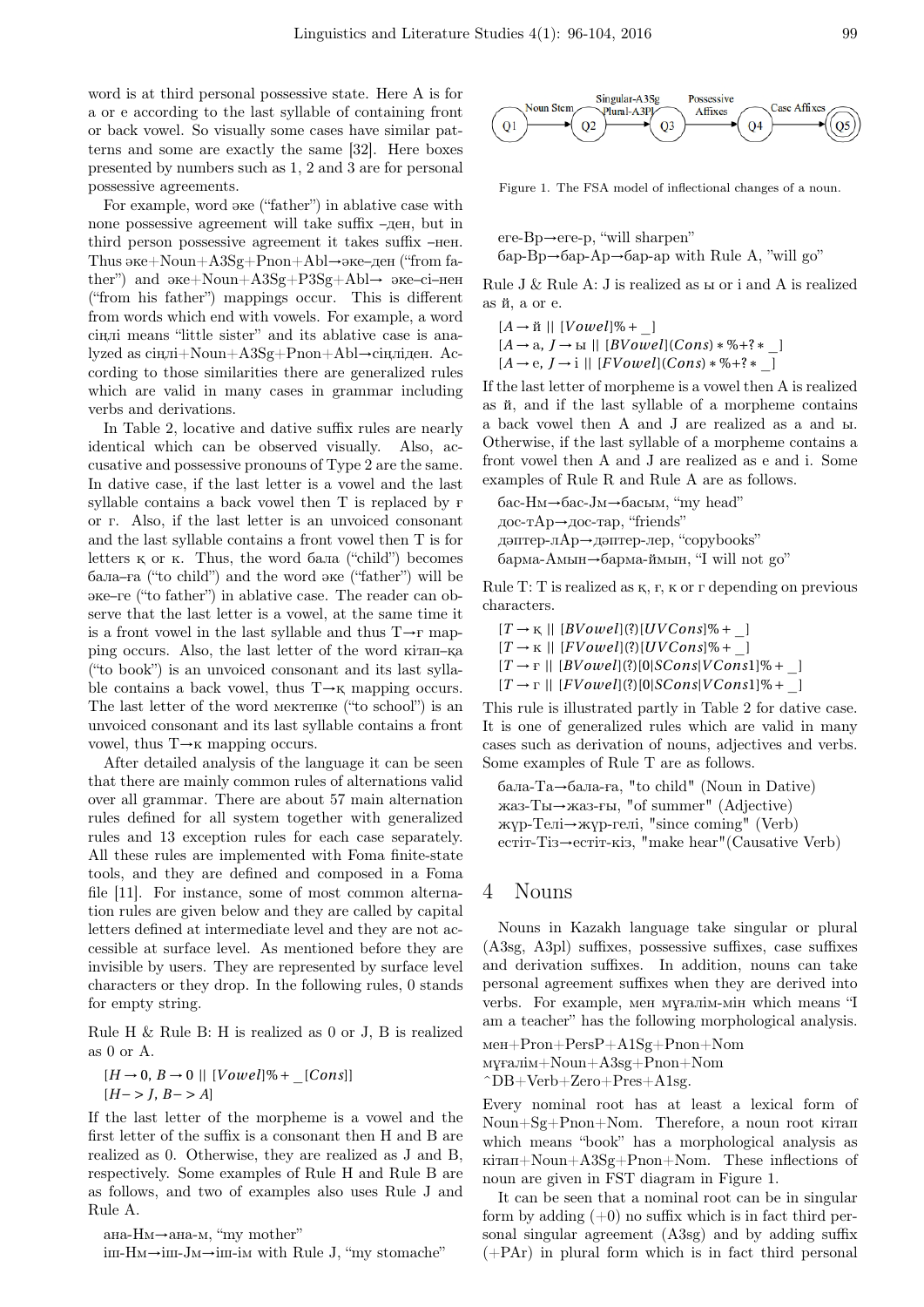

Figure 2. Morphotactic Rules for Nominal Roots.

plural agreement (A3pl). Here P is an intermediate level representation letter for letters д, т or л in surface level. After, possessive affixes (+Pnon:0, +P1sg:Hм,  $+P2sg:H_H$ ,  $+P2psg:H_HJ_3$ ,  $+P3sg:cJ$ ,  $+P1pl:H_MJ_3$ , +P2pl:Hң, +P2ppl:HңJз, +P3pl:сJ) and case affixes (Nom, Dat, Abl, Loc, Acc, Gen, Ins) are added. Here H and J are intermediate letters. All morphotactic rules together with adjective, pronoun, adverb and numerals are given in Figure 2. It can be observed that every adjective can be derived to noun and nouns with relative affix can be derived to adjectives. There are other derivations which are produced by adding some specific suffixes between verbs and nouns, adjectives and adverbs, adjectives and nouns. In order to get rid of complex view those derivations are not explicitly shown in Figure 2. In our morphological analysis system, root of word is a starting point for morphemes defined in lexicon file, and other morphemes are added according to morphotactic rules. All possible morphemes of Kazakh language are defined in the lexicon of the morphological analyzer.

#### 5 Verbs

Verbs are terms which define actions and states. Mainly three tenses exist such as present, future and past as stated in Figure 3. Moreover, conditional, optative and imperative moods are also defined. However in detailed form there are thirteen tenses together with modals in Kazakh language. These tenses are worked out from many resources where presentation and naming have variance among each other according to their scholars [12, 20, 22, 31]. For example, according to Isaeva and Nurkina [12] Ауыспалы Келер Шақ, "Future Transitional Tense" denotes action in future and has same affix as Present Tense. However, Mamanov [20] points out that Ауыспалы Келер Шақ, "Future Transitional Tense" denotes present action. Our work is mainly based on morphology of Kazakh language defined by Karaev in[15]. Additionally, there is large amount of auxiliary verbs which define tenses and some modal verbs. However, in cases that auxiliary verbs are not used as verbs, they become adverbial adverbs or participles which define verb or noun [9]. In Figure 4, morphotactic rules of verbs and modals are given. Derivations of verbs to nouns and adverbs with specific suffixes are shown with asterisk in Figure 4.

Verbs can be in reflexive, passive, collective and causative forms. For instance, verb тара-у which means "to comb" is represented as тара-н-у in reflexive infinity form, тара-л-у in passive infinity form, тара-с-у in collective infinity and тара-тQJз-у and тара-тТJр-у in causative infinity form. Here, Q, J and T are intermediate letters. However not all verbs can have all of these forms at the same time.

Verbs in infinity form are generally formed with last letter у, and the verb келу which means "to come" is an example for this case. The system is performing over generalization on verbs which take auxiliary verbs on appropriate tenses. Those verbs are analyzed as derived adverbs or incomplete verbs on that tense since every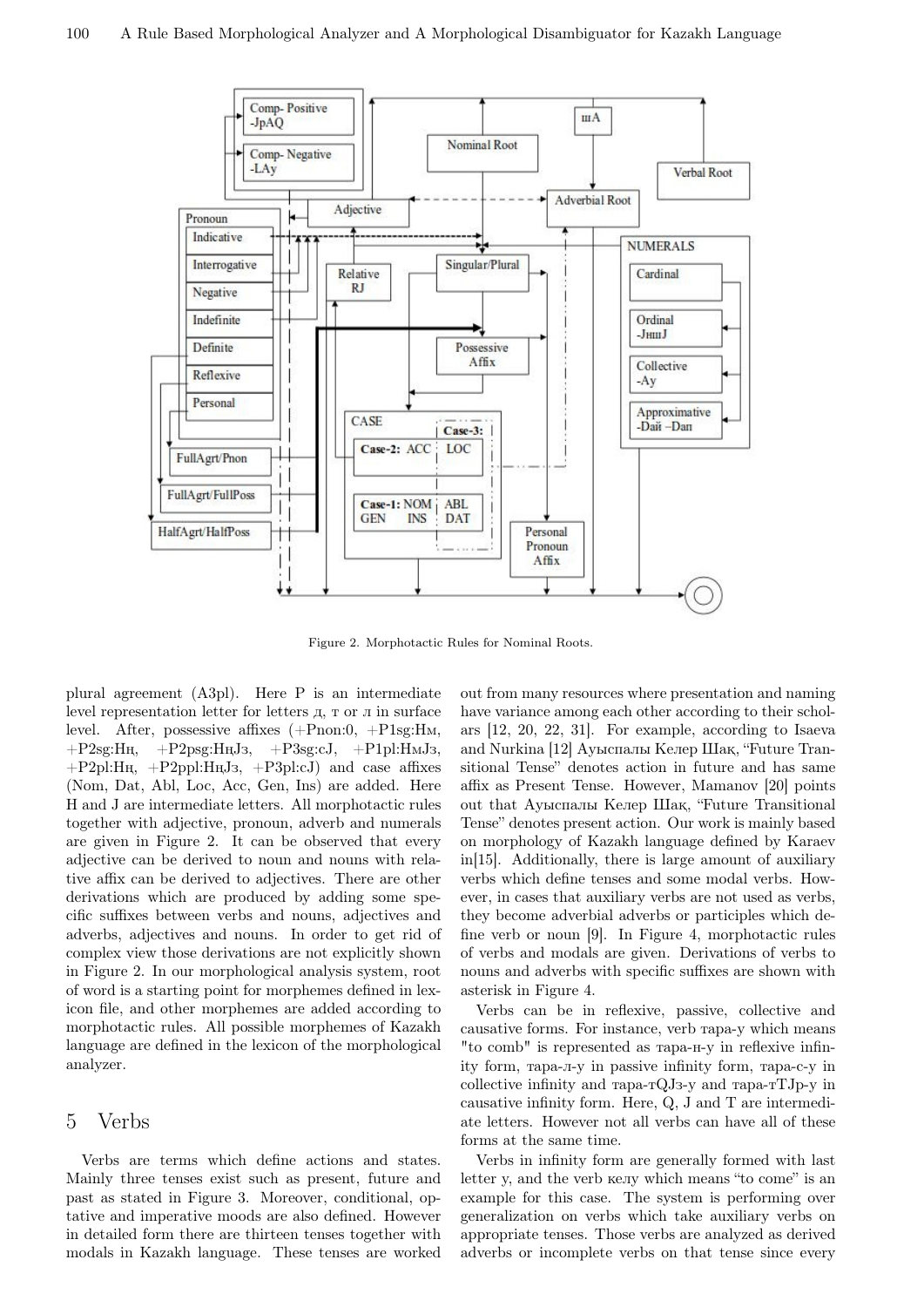

Figure 3. Tenses of Verbs in Kazakh Language.

verb of a sentence should have a personal agreement. It means the personal agreement affix is added to the verb itself after the tense suffix or to the auxiliary verb. Some of the tenses have different personal agreement endings and they are presented in Figure 4.

In the constructed morphological analyzer, we make the analysis of every single word and for that reason generalization of some rules is made by giving more than one result. Thus compound verbs are examined separately. For example, кел-гелi тұр-мын which means "I am planning to come" is an example of this usage. Here  $\tau \gamma p$  is an auxiliary verb which actually defines the tense of the verb and takes a personal agreement affix. Without an auxiliary verb, the word кел-гелi means "since coming" and it is derived as an adverb. Thus, in order to choose a correct one we developed the disambiguation system which is explained in next section.

#### 6 Morphological Disambiguation

Natural language is a complex issue due to its being natural and having mental influence of a speaker with effects of cultural, social, historical and geographical background of his society. Regardless from the context where it is used, a word in a natural language can have more than one meaning. This case is called the ambiguity of a word and it is a big issue to be considered for any natural language processing task with even well-defined grammar rules. Especially this ambiguity problem is more complex for agglutinative languages. Kazakh language is an agglutinative language in which every affix converts a given word to a different form. Thus, its morphological disambiguation process is harder than others because it has more morphological parses for words.

The morphological disambiguation system for Kazakh language is constructed using a variation of Brill Tagger [5]. Brill Tagger can be briefly summarized as an errordriven transformation-based tagger method which aims to minimize the total error. Our disambiguation sys-

tem which is a variation of Brill Tagger is based on the idea of Kutlu and Cicekli [18], which was constructed for Turkish language earlier.

Our system consists of two main parts such as training and disambiguation processes. First of all, we created a corpus for morphological disambiguation and words of this corpus are analyzed using our morphological analyzer. The correct morphological parses of words are manually tagged. As a result, we obtained a manually tagged training corpus which has 30,171 words and it is used for training. We also created another test corpus which has approximately 15,000 words and it is used for validation purpose.

The training corpus is used to construct tables such as Most Likely Tag of Word Table (WTBL) and Most Likely Tag of Suffix Table (STBL). All morphological parse frequencies of words are kept in the table (WTBL) and all morphological parse frequencies of suffixes are present in the table (STBL) in sorted order. It means that the first tag for a word or a suffix has the highest frequency and thus it is the most likely tag in each case. Here morphological parse or tag of a word is taken as whole tag of a word.

A morphological parse of a Kazakh word can contain derivational and inflectional suffixes same as a Turkish word. A derivational suffix is shown by  $\triangle$ DB in lexical forms and it indicates a derivation boundary. Except for the stem of a word, its all other morphemes in its morphological parse is called the whole tag of that word. The collection of final morphemes after the last derivation is called as the final tag of the word. For example, morphological parse of қойшы (shepherd) is as follows.

қой+Noun+A3sg+Pnon+Nom^DB+Noun+A3sg +Pnon+Nom.

Here, the whole tag of the word қойшы is

Noun+A3sg+Pnon+Nom

^DB+Noun+A3sg+Pnon+Nom

and the final tag is "Noun+A3sg+Pnon+Nom". If a word doesn't have any derivation boundaries its whole tag is its final tag.

At this stage, disambiguation rules are induced by using tables (WTBL, STBL). In our disambiguation system, the induced possible rules are in the following 3 forms.

- Type1: Select *T AG<sup>A</sup>* for *W ORD<sup>N</sup>* if the tag of *WORD*<sub>*N*−1</sub> is  $TAG_B$ .
- Type2: Select *T AG<sup>A</sup>* for *W ORD<sup>N</sup>* if the tag of *WORD*<sub>*N*−1</sub> is  $TAG_B$  and if the tag of  $WORD_{N+1}$ is *T AG<sup>C</sup>*
- Type3: Select *T AG<sup>A</sup>* for *W ORD<sup>N</sup>* if the tag of *WORD*<sub>*N*+1</sub> is *TAG*<sup>*C*</sup>, where *TAG*<sup>*A*</sup>, *TAG*<sup>*B*</sup>

and *T AG<sup>C</sup>* are possible tags from WTBL. Here "Select *T AG<sup>A</sup>* for *W ORD<sup>N</sup>* if Condition" means that we select the morphological parse with *T AG<sup>A</sup>* for *W ORD<sup>N</sup>* if "Condition" is satisfied and *T AG<sup>A</sup>* is the tag of at least one of the morphological parses of *W ORD<sup>N</sup>* . If there is more than one morphological parses with *T AG<sup>A</sup>* which belongs to that word, select the one with the highest frequency. If  $WORD_N$  does not have a morphological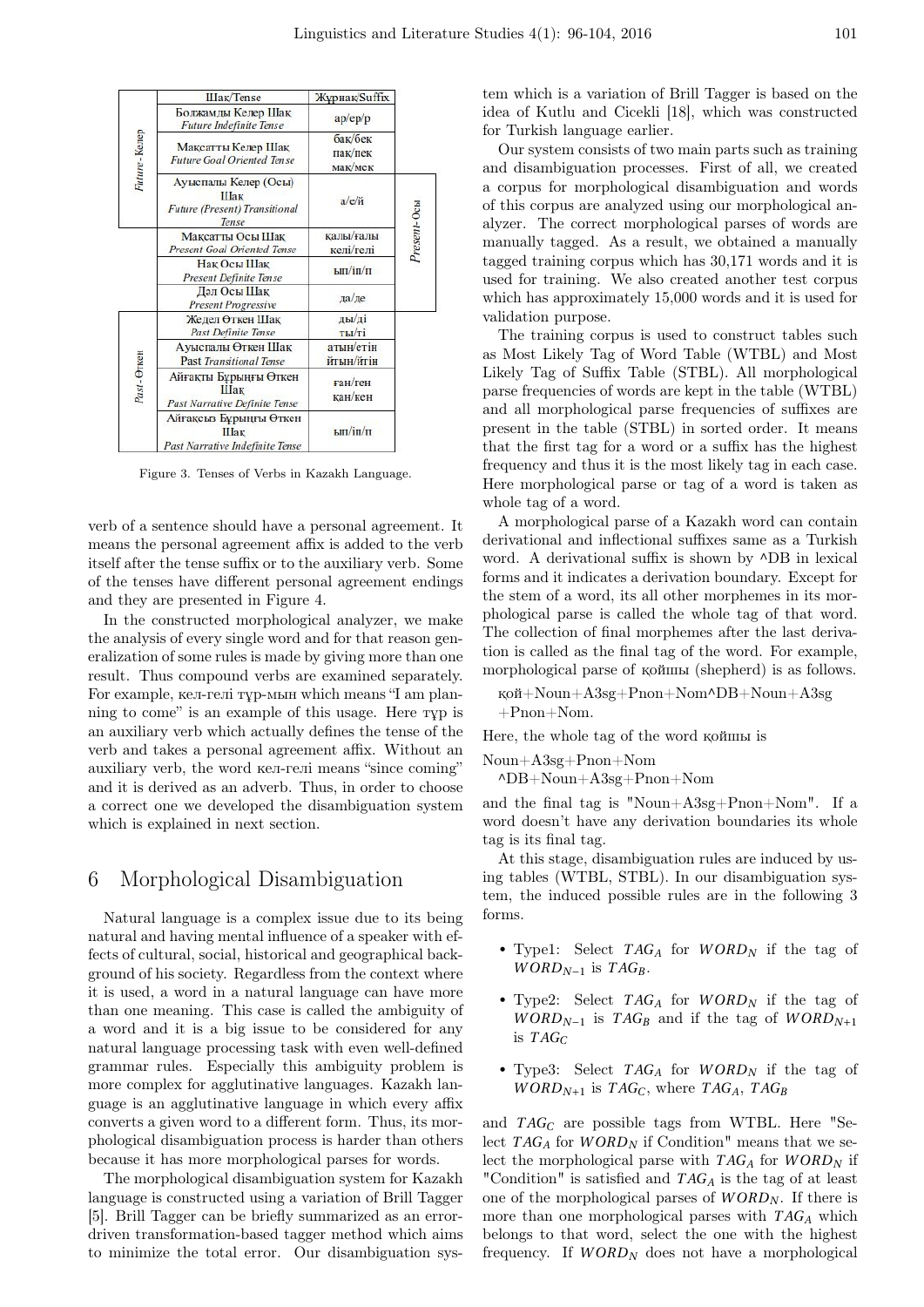

Figure 4. Morphotactic Rules of Verbs in Kazakh Language.

parse with *T AGA*, the rule does not have any effect on *W ORD<sup>N</sup>* .

After all possible rules are found, each rule is tried in order to select the rule that gives the best precisionincrease. Here the precision value is evaluated as follows:

#### *Precision* =  $\frac{\text{Number of Correctly Tagged Words}}{\text{Number of Total Words}}$ Number of Total Words

where Number of Correctly Tagged Words is the number of correctly tagged words in the data set (here the data set is the training set with most likely morphological parses), and Number of Total Words is the number of the words in the data set. After applying the selected rule, we repeat the process until there is no progress or the improvement after the last found best precision. All learned rules are kept in their learning order. Then, WTBL, STBL and the learned rules are used in the disambiguation process.

The disambiguation system consists of four major components such as:

- Selection of Most Likely Tag of Word
- Selection of Most Likely Tag of Suffix
- Selection Most Likely Tag with Fall-Back Heuristics
- Application of Learned Rules

The system looks for the correct morphological parses applying the above components in the given order. The most likely tag of each word is selected with one of the three four components. After the selection of most likely tags for words, the learned disambiguation rules are applied to find correct parses of words.

If a word is available in WTBL, the mostly tag in WTBL is selected for that word. Otherwise, STBL is checked whether the suffix of that word is available in STBL. If its suffix available in STBL, the most likely tag of the suffix is selected as most likely tag of that word. Certainly, we can not have all words in our training corpus and some words can be still ambiguous after first two steps have been applied. In this case, the third step which is "Selection with Fall-Back Heuristics" will force the system definitely select a parse for each ambiguous word. Differently from the disambiguation system [18], if word is unknown we try to find a word by chunking a word from the last letter to find valid previously learned suffixes. For example, assume a word "сатып" which means "selling" is ambiguous. We look for the last letter, which is "п" as suffix and the rest word, which is "саты" as a stem. If we have such predefined suffix in STBL, we will take all most frequent parses. On the other side, we look at a stem in WTBL. We are continuing this process until a stem with one letter is left. There is a possibility of having an unknown word without any predefined suffix. In this case, it is assumed that this unknown word has for possible morphological parses such as a noun, an adjective derived from noun, a verb derived from noun and an adverb derived from adjective. It is also assumed that its most likely tag is noun.

#### 7 Tests and Analysis

As mentioned before, the system is implemented using Foma finite state tools [11]. Morphotactic rules and possible morphemes are defined in the lexicon file. Alternation rules of Kazakh language are defined and the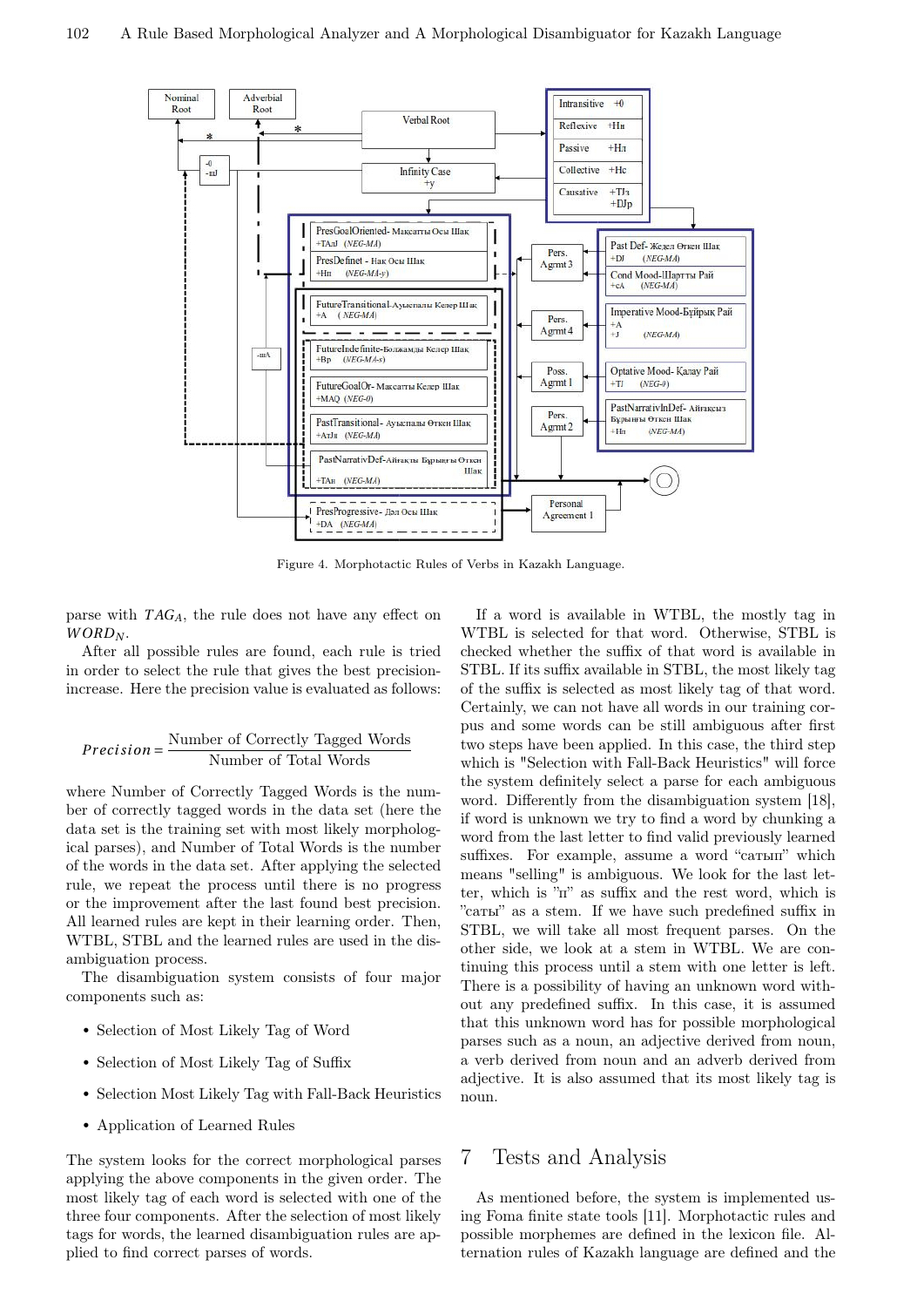rules are composed with the lexicon file in a Foma file. Some loan words, proper names and technical terms are not included. The system is working in two directions as at lexical and surface level. Due to the ambiguities in language there is no one-to-one mapping between surface and lexical forms of words and the system can produce more than one result.

There are approximately 15000 words in our test corpus which are selected from the web [27]. The percentage of correctly analyzed words is approximately %99. In the lexicon of the morphological analyzer, there are 3709 verbs, 13149 nouns, 3047 adjectives, 1218 adverbs, 794 conjunctions and 100 postpositions and numerals are included.

Table 4. Test Results of Morphological Analyzer

| files | total | correct | uncorrect | average | precision |
|-------|-------|---------|-----------|---------|-----------|
|       | words |         |           | parse   |           |
|       |       |         |           | per     |           |
|       |       |         |           | word    |           |
| 1.txt | 6462  | 6432    | 30        | 7.09    | 0.995     |
| 2.txt | 3124  | 3093    | 31        | 6.91    | 0.990     |
| 3.txt | 2836  | 2784    | 52        | 7.11    | 0.982     |
| 4.txt | 2532  | 2493    | 39        | 6.65    | 0.985     |
| Total | 14954 | 14802   | 152       | 6.98    | 0.990     |

The errors of the morphological analyzer are mainly the errors that appear in the analysis of technical, abbreviated and loan words which do not obey alternation rules of Kazakh language. The system is tested with four files in our test corpus and their results are given in Table 4. The files 1.txt and 2.txt have less such words than the files 3.txt and 4.txt. For example, the word фактiлер which means "facts" is not correctly analyzed and it is derived from a loan word. Since it is a loan word, it doesn't obey Kazakh language rules.

Table 5. Test Results of Morphological Disambiguator

|       |       | Correctly Disambiguated |         |           |
|-------|-------|-------------------------|---------|-----------|
| Files | Total | Before                  | After   | Precision |
|       | Words | Rules                   | Rules   |           |
|       |       | Applied                 | Applied |           |
| 1.txt | 6462  | 4588                    | 5621    | 0.870     |
| 2.txt | 3124  | 2249                    | 2749    | 0.880     |
| 3.txt | 2836  | 1956                    | 2412    | 0.851     |
| 4.txt | 2532  | 1774                    | 2177    | 0.860     |
| Total | 14954 | 10567                   | 12959   | 0.867     |

For the morphological disambiguator, a training corpus with 30171 words is used and all words in this training corpus are manually tagged with their correct morphological parses. From this training corpus, our morphological disambiguator learned 512 disambiguation rules. The corpus used for the morphological analyzer is used a test corpus for our morphological disambiguator. This test corpus contains four files and 14,954 words in total. The results of disambiguated files are given in Table 5. 12,959 words of the test corpus with 14,954 words are correctly disambiguated. Without using the learned rules, 10,567 words are disambiguated just using most likely tags of words. Thus, 2,392 words are corrected by learned rules. The precision value for our morphological disambiguator is 0.87 percent. The accuracy can be raised by adding hand crafted rules to the disambiguation system.

# 8 Conclusion

Language is one of the main tools for communication. Thus, its investigation will provide better perspectives on all other aspects related with NLP. However, the formalization and computational analysis of Kazakh language morphology are not widely worked out. In other words, there is lack of tools for analysis of Kazakh language morphology from computational point of view. Moreover, grammar resources contain variances depending on scholars. For example, in some resources there are twelve tenses, whereas in others there are much less tenses of verbs. Naming of tenses can also vary from source to source. To summarize, building correctly working system of morphological analysis by combining all information is valuable for further researches on language.

In this paper, a detailed analysis of Kazakh language has been performed. Also, the formalization of rules over all morphotactics of Kazakh languages is worked out. By combining all gained information, a morphological processor is constructed. For the future work, enhancing of morphological analyzer should be performed by adding exception rules for widely used loan words. Also, performance of disambiguation system should be enhanced. In our system, it produces 87% accuracy and it should be enhanced up to 98% by adding some rules. Moreover, releasing the working system to users on the web and collecting feedbacks are intended. These feedbacks from users can help to improve the system capacity and lessen any possible errors.

# Acknowledgements

This paper is a revised and extended version of our MORPHFSM-2014 conference paper whose title is "Rule Based Morphological Analyzer of Kazakh Language" [17].

## REFERENCES

- [1] G. Altenbek, X. Wang. Kazakh Segmentation System of Inflectional Affixes. Proceedings of CIPS-SIGHAN Joint Conference on Chinese Language Processing (CLP2010), Beijing, China, 183–190, 2010.
- [2] K. Altintas, I. Cicekli. A Morphological Analyser for Crimean Tatar, Proceedings of the 10th Turkish Symposium on Artificial Intelligence and Neural Networks (TAINN'2001), North Cyprus, 180-189, 2001.
- [3] E. L. Antworth. PC-KIMMO: a two-level processor for morphological analysis, Occasional Publications in Academic Computing No. 16, Summer Institute of Linguistics. Dallas, Texas, 1990
- [4] K.R. Beesley, L. Karttunen. Finite State Morphology, CSLI Publications, Stanford, CA, 2001.